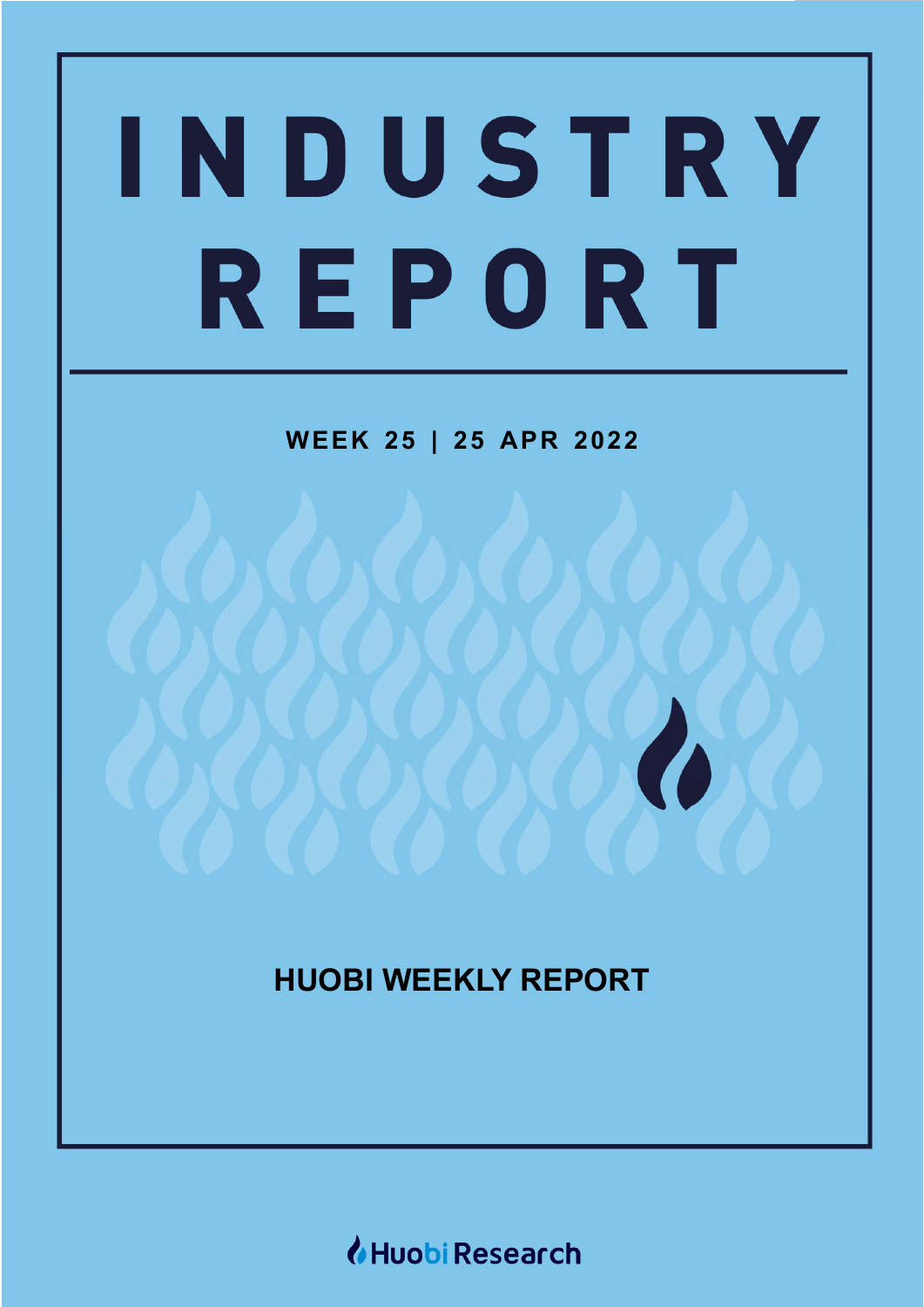*Authored by Eno Zhang, Fubing Yang, Researcher at Huobi Research Institute*

## Abstract

This week, we focus on the following events: 1) The ongoing impact of STEPN's Twitter; 2) US\$200 million debut sales for Moonbirds NFTs; 3Investments in blockchain games would be prospected – 2022 Q1 DappRadar x BGA Games Report

Recently, Nirvana, a new algorithmic stablecoin project that ignited market sentiment, created a new type of AMM mechanism to solve the liquidity problem of algorithmic stablecoins. The following is a brief introduction and analysis of Nirvana, its innovation model and market performance.

 $\mathcal{L}_\mathcal{L} = \mathcal{L}_\mathcal{L} = \mathcal{L}_\mathcal{L} = \mathcal{L}_\mathcal{L} = \mathcal{L}_\mathcal{L} = \mathcal{L}_\mathcal{L} = \mathcal{L}_\mathcal{L} = \mathcal{L}_\mathcal{L} = \mathcal{L}_\mathcal{L} = \mathcal{L}_\mathcal{L} = \mathcal{L}_\mathcal{L} = \mathcal{L}_\mathcal{L} = \mathcal{L}_\mathcal{L} = \mathcal{L}_\mathcal{L} = \mathcal{L}_\mathcal{L} = \mathcal{L}_\mathcal{L} = \mathcal{L}_\mathcal{L}$ 

## **1. Industry overview**

## **I. Overall market trend**





#### **Source:** Coinmarketcap

Influenced by macro factors such as accelerated pace of Federal Reserve rate hike and Russian-Ukraine War, the overall market value of the cryptocurrency market is not optimistic. As of April 22, 2020, the total market value of the cryptocurrency market decreased to US\$1.88 trillion, down by 0.66% over the last week. Average daily volume is US\$98.08 billion, up by 1.45% over the previous week. BTC's market value accounted for 41.2%, and ETH's market value accounted for

**2**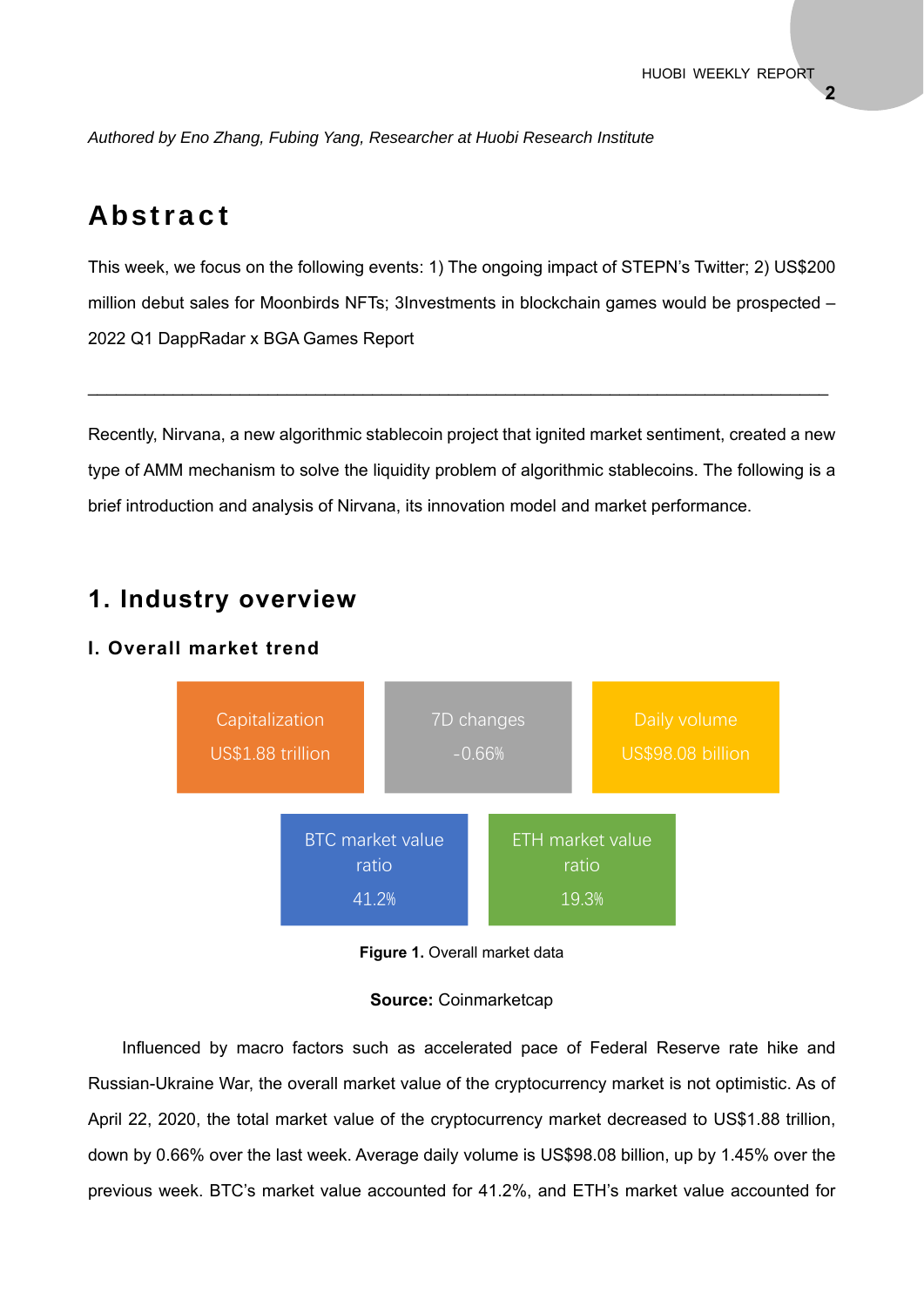| Rank           | Name         | 7d     |
|----------------|--------------|--------|
| 1              | <b>STPEN</b> | 40.36% |
| 2              | Оx           | 25.96% |
| 3              | Decred       | 24.83% |
| 4              | Monero       | 21.62% |
| 5              | <b>TRON</b>  | 19.14% |
| 6              | ApeCoin      | 16.53% |
| $\overline{7}$ | PancakeSwap  | 13.42% |
| 8              | Zcash        | 11.14% |
| 9              | Terra        | 11.30% |
| 10             | EOS          | 8.66%  |

#### 19.3%.

**Table 1.** Last week's hot currencies

#### **Source:** Coinmarketcap

Last week, most of the top 100 cryptocurrencies by price were down, with only several up. The graph shows top 10 cryptocurrencies ranked by 7-day percentage increase of price, with STEPN achieving the greatest percentage increase. STEPN, a Web3 lifestyle app with Social-Fi and Game-Fi elements, gained wide attention during the week before last on Twitter, and the impact is still ongoing. According to CoinGecko on April 18, the market cap of the stablecoin Terra USD (UST) exceeded Binance. As a result, Terra UST became the third largest stablecoin by market value, and Terra crypto LUNA increased with maximum growth of 19.25% in the last week. Furthermore, the Ox protocol announced its partnership with Coinbase, which led its Token Ox (ZRX) to surge more than 50% that day.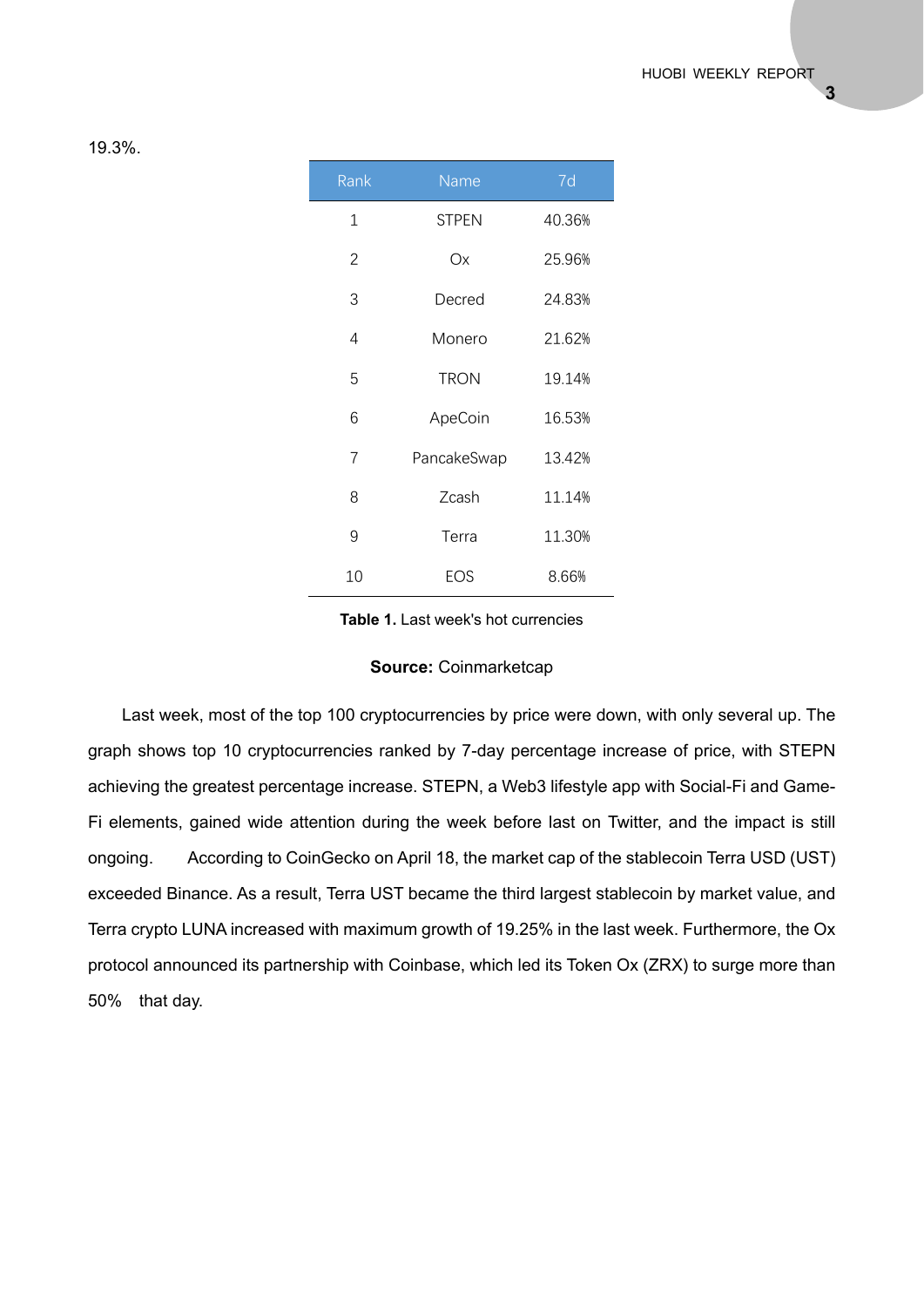**4** 

## **II.NFT**

| Rank           | <b>Name</b>                | Volume24h         | Est. Market Cap   |
|----------------|----------------------------|-------------------|-------------------|
| $\mathbf{1}$   | Moonbirds                  | 11,968.36 ETH     | 146,247.67 ETH    |
| $\overline{2}$ | Mutant Ape Yacht Club      | 2,390.71 ETH      | 574,038.48 ETH    |
| 3              | STEPN x ASICS NFT Sneakers | 6,263,621.45 BUSD | 6,878,982.36 BUSD |
| 4              | Bored Ape Yacht Club       | 1,544.25 ETH      | 1,223,465.18 ETH  |
| 5              | CryptoPunks                | 1,360.6 ETH       | 632,963.63 ETH    |
| 6              | <b>CLONE X</b>             | 857.46 ETH        | 387,376.69 ETH    |
| $\overline{7}$ | Azuki                      | 732.58 ETH        | 259,633.42 ETH    |
| 8              | Space Boo                  | 464.35 ETH        | 954.96 ETH        |
| 9              | Bored Ape Kernel Club      | 437.2 ETH         | 78,900.22 ETH     |
| 10             | Toxic Skulls Club          | 436.44 ETH        | 2,512.89 ETH      |

## **Table 2.** NFT Collections Listed By Sales Volume (24H)

#### **Source:** Coinmarketcap

In terms of NFT, Moonbirds trading volume increased significantly last week. Its trading volume reached US\$55,549,157.96 in 24 hours on April 22. Since Moonbirds officially made its debut on April 16, its market cap has increased to US\$250,998,276.61.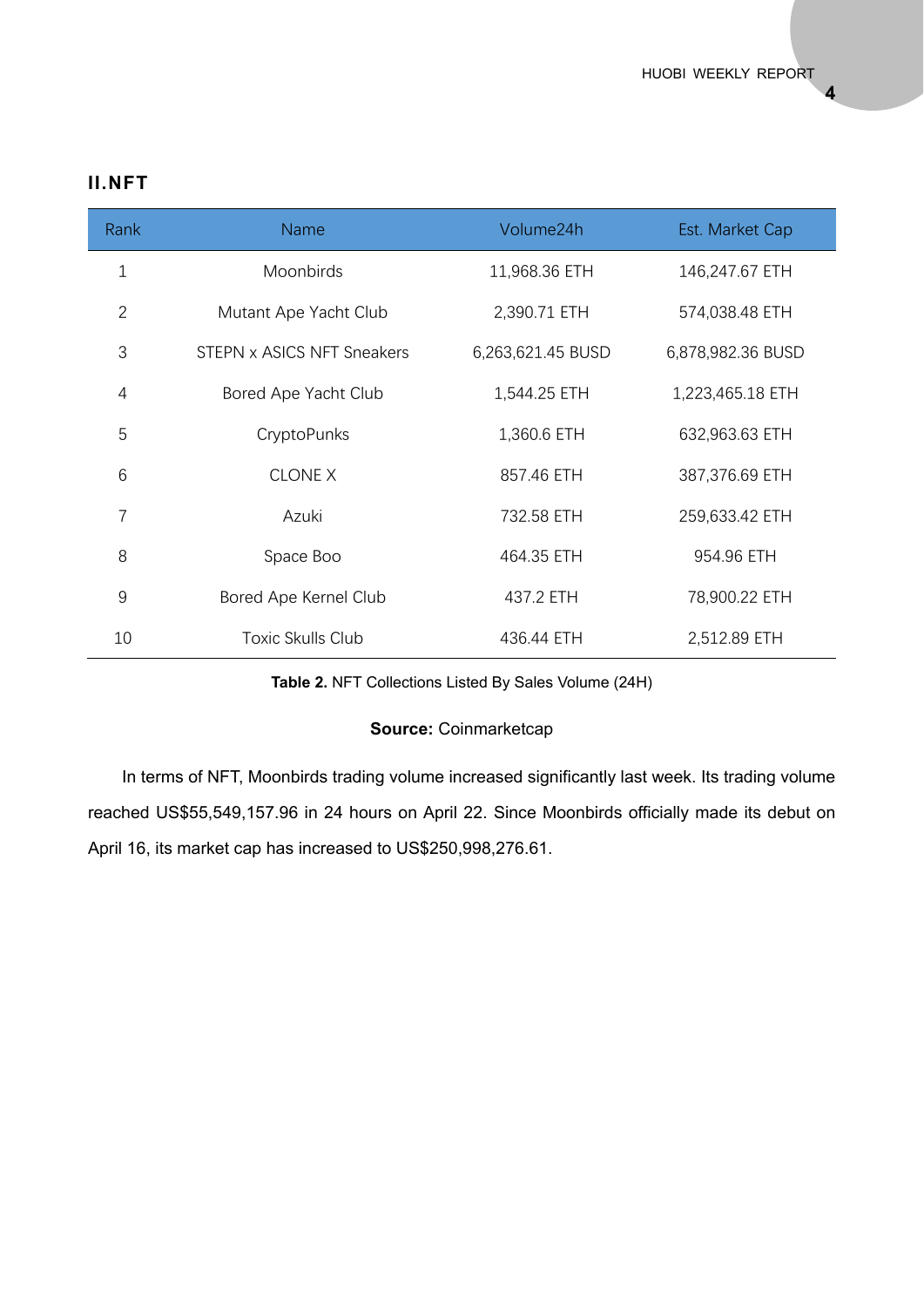HUOBI WEEKLY REPORT

| Rank         | Platform                  | Chain    | <b>Floor Price</b> | Daily volume  | <b>Whales</b> |
|--------------|---------------------------|----------|--------------------|---------------|---------------|
| $\mathbf 1$  | Moonbirds                 | Ethereum | 36.2 ETH           | 55.54 million | 161           |
| $\mathbf{2}$ | <b>Meebits</b>            | Ethereum | 6.01 ETH           | 6.84 million  | 354           |
| 3            | Mutant Ape Yacht Club     | Ethereum | 32.65 ETH          | 2.84 million  | 404           |
| 4            | dotdotdots                | Ethereum | 0.1389 ETH         | 1.53 million  | 41            |
| 5            | Bored Ape Yacht Club      | Ethereum | 123 ETH            | 1.49 million  | 493           |
| 6            | Murakami.Flowers Seed     | Ethereum | 7 ETH              | 1.42 million  | 138           |
| 7            | The Association NFT (NBA) | Ethereum | 0.22 ETH           | 0.98 million  | 20            |
| 8            | CryptoPunks               | Ethereum | 57 ETH             | 0.74 million  | 527           |
| 9            | <b>PROOF Collective</b>   | Ethereum | <b>115 ETH</b>     | 0.45 million  | 62            |
| 10           | Azuki                     | Ethereum | 25.5 ETH           | 0.43 million  | 229           |

**Table 3**. NFT ranking of daily trading volume

## **Source:** NFTGO

## **III.DeFi**

| Rank | DeFi                 | <b>TVL</b> in billions US\$ |
|------|----------------------|-----------------------------|
| 1    | Curve (CRV)          | 20.29                       |
| 2    | Lido (LDO)           | 18.61                       |
| 3    | Anchor (ANC)         | 15.88                       |
| 4    | MakerDAO (MKR)       | 14.02                       |
| 5    | AAVE (AAVE)          | 12.35                       |
| 6    | Convex Finance (CVX) | 12.15                       |
| 7    | Uniswap (UNI)        | 7.41                        |
| 8    | Compound (COMP)      | 6.12                        |
| 9    | Instadapp (INST)     | 5.17                        |
| 10   | PancakeSwap (CAKE)   | 5.02                        |

**5**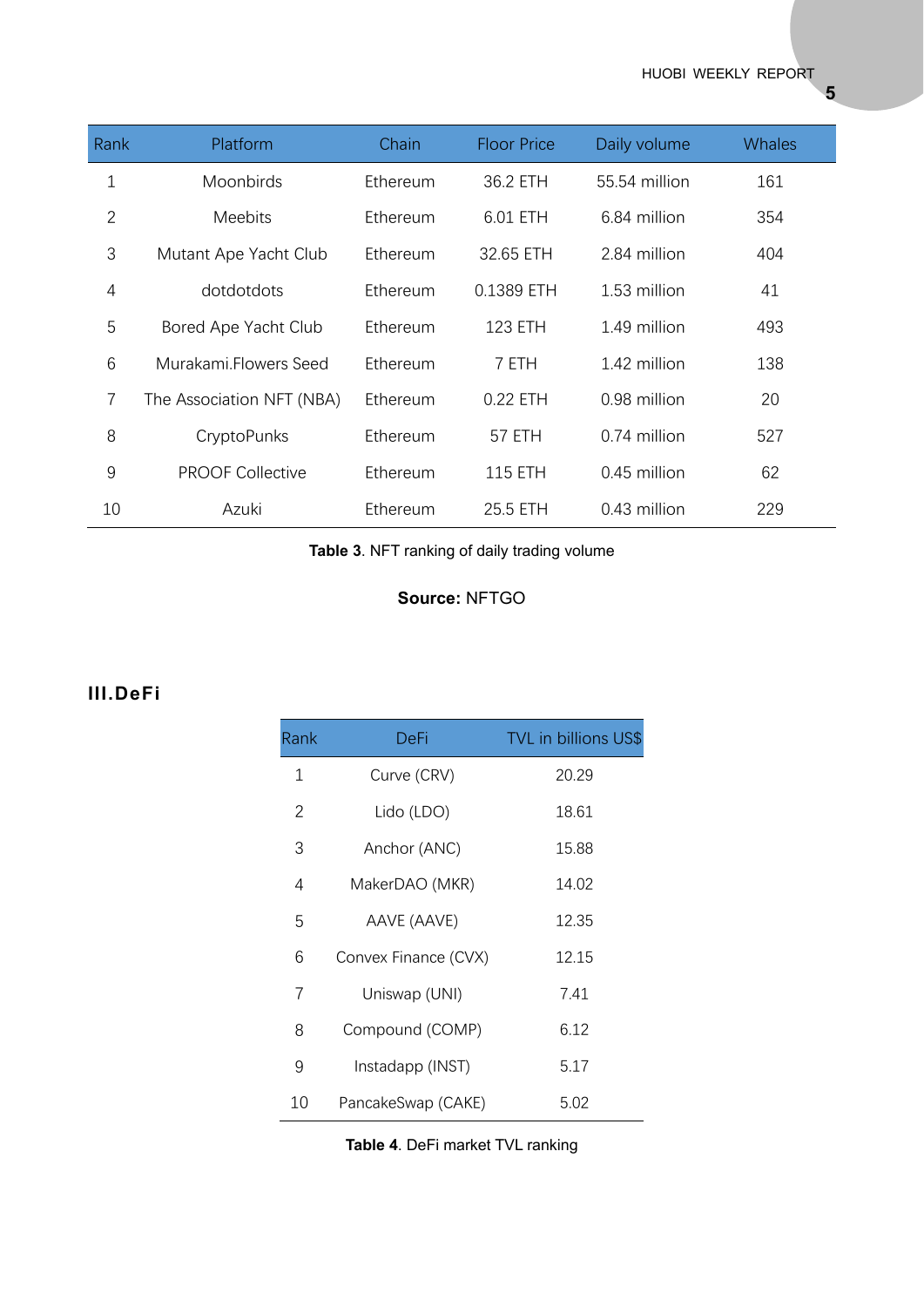#### **IV.Layer2**

| Rank           | Layer <sub>2</sub> | TVL in million US\$ | <b>Market Share</b> |
|----------------|--------------------|---------------------|---------------------|
| $\mathbf 1$    | Arbitrum           | 3716                | 56.41%              |
| $\overline{2}$ | dYdX               | 1000                | 15.18%              |
| 3              | Optimism           | 649                 | 9.86%               |
| 4              | Loopring           | 348                 | 5.29%               |
| 5              | Metis Andromeda    | 329                 | 4.99%               |
| 6              | Boba Network       | 169                 | 2.57%               |
| $\overline{7}$ | zkSync             | 124                 | 1.90%               |
| 8              | ZKSpace            | 75.08               | 1.14%               |
| 9              | Immutable X        | 65.44               | 0.99%               |
| 10             | DeversiFi          | 51.04               | 0.77%               |

**Table 5**. Layer2 protocols ranking and market share

## **2. Market news**

#### **I. Industry news**

## **The Ethereum Foundation: The Ethereum Foundation held more than US\$1.6 billion in treasury assets, more than 80% of it on ETH**

On April 18, the foundationdisclosed that as of March 31, it held US\$1.61 billion worth of treasury funds. About US\$1.29 billion (about 80.5% of its treasury assets) was held on ETH, and US\$300 million (about 18.8% of its treasury assets) was on non-crypto assets and investment. The remaining , about US\$11 million, was invested in other cryptos. In addition, the Ethereum Foundation spent a total of US\$48 million, including US\$21.8 million on Layer-one research and development, US\$9.7 million on Community development, US\$5.9 million on developer platform accounted, US\$5.1 million on internal operations and support, US\$3.6 million on applied Zero-Knowledge (ZK) research and development, and US\$1.9 million on Layer-two research and development.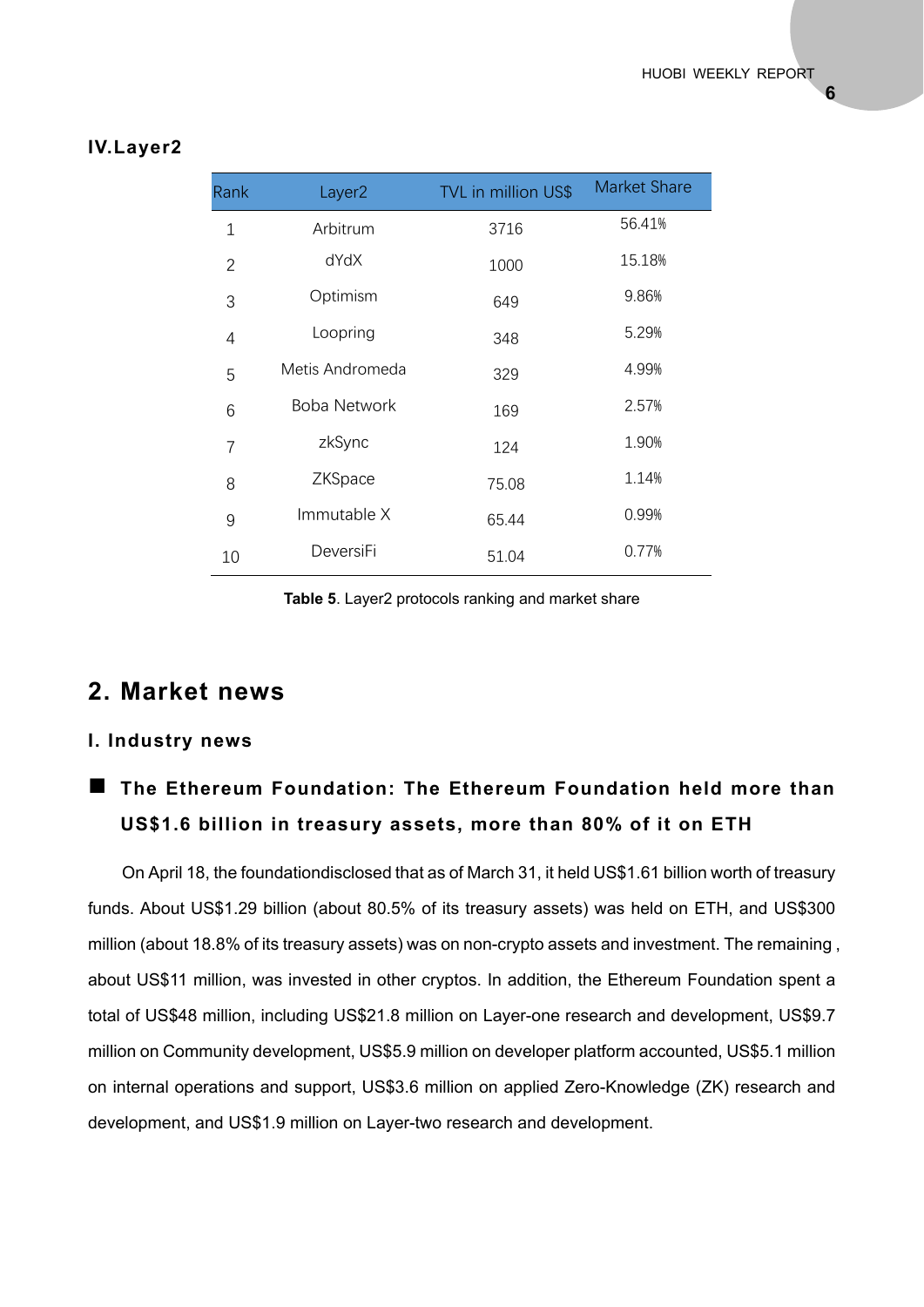**7** 

## **Fashion NFT: Louis Vuitton to release new NFTs to celebrate the brand's 200th birthday within its app** *Louis: The Game*

In August 2021, Louis Vuitton (LV) launched the game, *Louis: The Game*, which allows users to dressup the main character, Vivienne, through a virtual world in search of exclusive postcards of the brand that are actually NFTs. On April 17, according to Vogue Business, LV aimed to educate players on its 200<sup>th</sup> birthday and randomly distributed a total of 10 new NFTs that featured Vivienne as a reward. The style of the NFTs has not been revealed but was created in collaboration with Beeple's firm Wenew Labs and sibling company Possible. The style will be minted from LV's Ethereum wallet. Since its birthday is on August 4th, this NFT project will be closed shortly after that day.

## **Cryptocurrency popularization: AMC Theaters mobile app accepts Dogecoin, Shiba Inu, and other cryptocurrencies**

AMC Theaters is the largest movie theater chain in the United States. On April 16, the CEO of AMC officially announced on Twitter that itsmobile app will be accepting online payments using Dogecoin, Shiba Inu, and other cryptocurrencies. The method is simple that users can select BitPay to achieve payments by cryptocurrencies.

## ■ NFT Sales: Moonbirds NFTs made US\$200 million in debut sales, but **came under controversy**

Since Moonbirds officially made its debut on April 16, its NFTs has beenpopular in the market. Moonbirds is a collection of 10,000 pixel art birds minted on Ethereum. This collection of 10,000 PFPs (profile pics) had been sold for 69,000 ETH, which was approximately US\$207 million. As of April 22, the floor price dramatically increased to 31.2 ETH from 2.5 ETH. However, this project's mint had some disputes. PROOF Collective, a private community led by Rose and Ryan Carson, came under fire that project leaders bought up rare editions using insider information.

#### **II. Investment and Financing**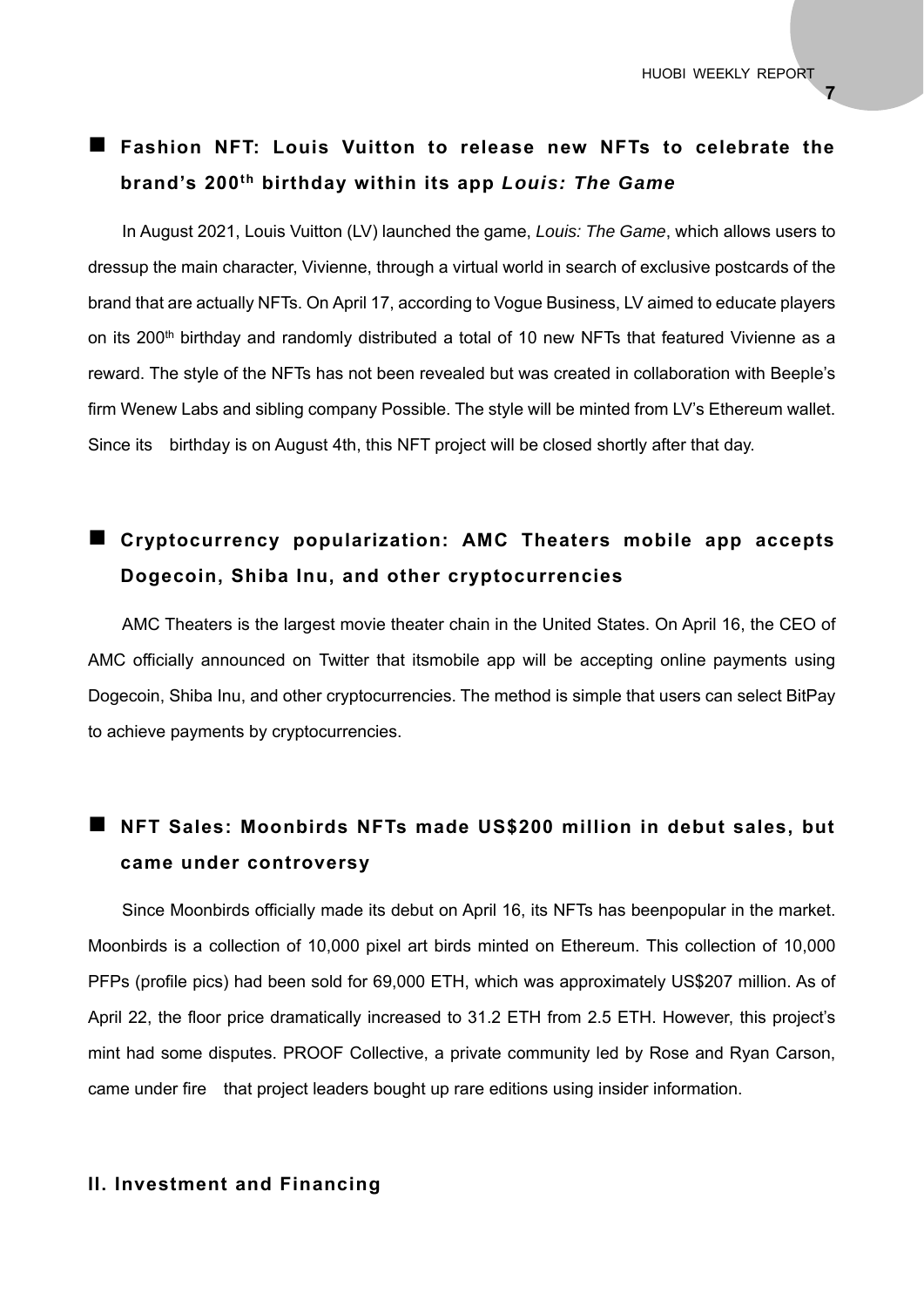## **Investments in blockchain games would boom at end 2022: Q1 2022 DappRadar x BGA Games Report**

On April 20, according to the DappRadar x BGA Games Report - Q1 2022, it revealed that investors are building genuine interest bypouring capital into blockchain games and metaverse projects, surpassing US\$2.5 billion in investments Ifthiscontinues, investments in blockchain games byend 2022 will grow 150% over last year. Specificallyin March, blockchain games attracted 1.22 million UAW, accounting for 52% of the industry's activity.

## **SPAC Aura FAT projects completes US\$115 million SPAC IPO on Nasdaq**

On April 20, Aura FAT Projects Acquisition (NASDAQ: AFAR), a special purpose acquisition company (SPAC), raised aUS\$115 million IPO. Aura FAT has an avid interest on new technology start-ups in sectors such as the Web3, blockchain, cryptocurrency, digital ledger, e-gaming and other new financial technology and services industries.

#### **Spruce complets US\$34 million in financing, led by a16z**

On April 20, Spruce, an open-source and decentralized identity company, raised US\$34 million in a Series A round. The lead investor was a16z, and other participants include Robot Ventures, Okta Ventures, OrangeDAO and SCB 10X.

## **Mintbase completes US\$7.5 million in financing, led by Coinbase Ventures, and others**

On April 20, Mintbase raised US\$ 7.5 million in the series A round. Investors included Coinbase Ventures, Libertus Capital, Sino Global Capital, Animoca Brands, Woodstock Fund, Fundamental Labs and others. In addition to this round, the non-profit NEAR Foundation, which is responsible for contracting protocol maintainers and funding ecosystem development on the NEAR protocol, would award up to US\$5 million to support Mintbase's grants programme.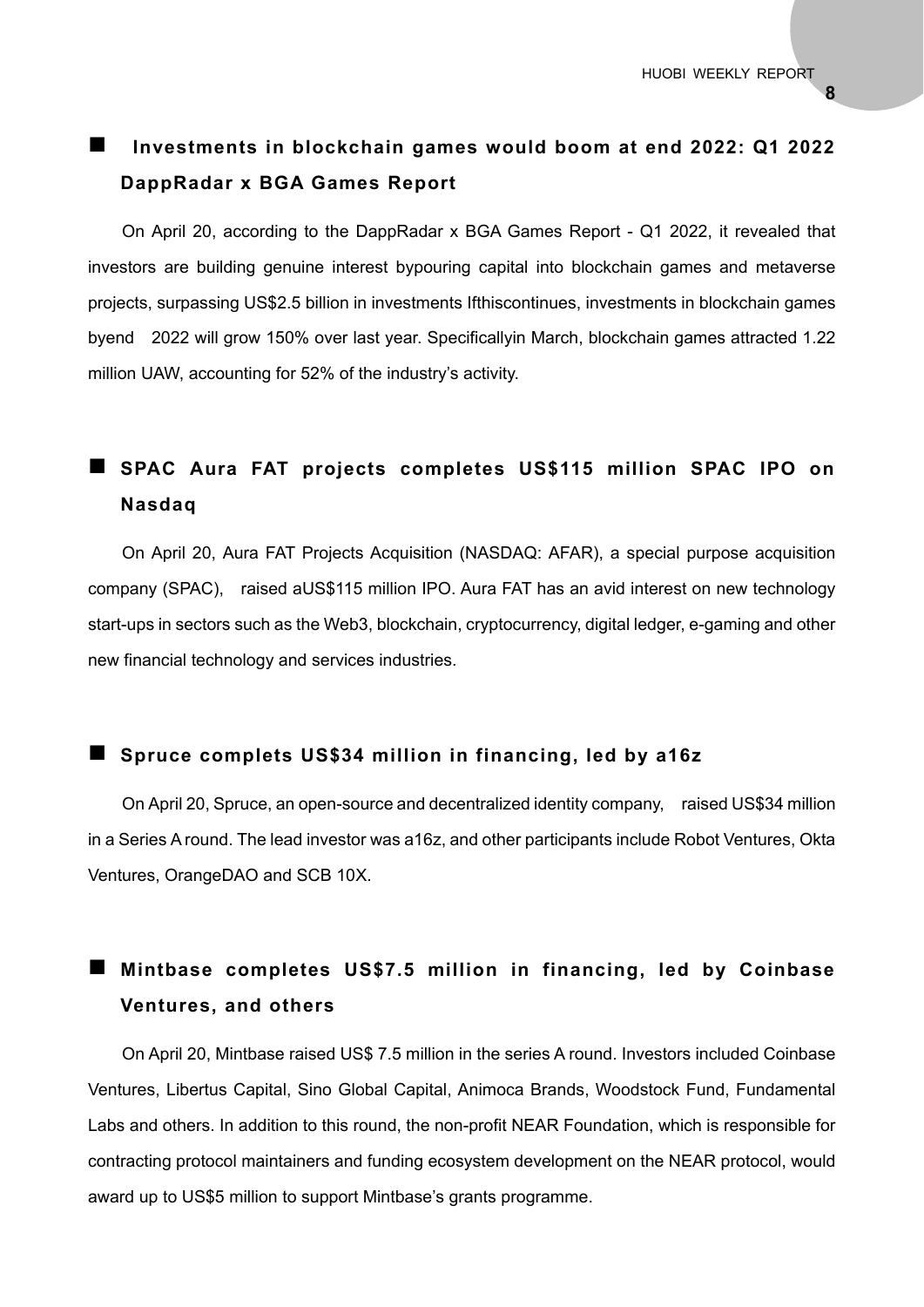## **BlockApps completes US\$41 million in financing, led by Liberty City Ventures**

On April 19, BlockApps raised US\$41 million, with Liberty City Ventures actingas the leading investor in a series B round , with participations fromMorgan Creek Digital, Eldetic Ventrues, and Givic. The funding aimed to enlarge the team size and bring more real assets, such as agricultural and energy products, to its blockchain. BlockApps develops blockchain platforms for more transparency and traceability to corporations. It relies on STRATO blockchain product which is compatible with Ethereum.

## **Framework Ventrues completes US\$400 million in financing, with half of the new funds deployed to gaming blockchain**

On April 19, Framework Ventures, a crypto-focused venture capital firm, raised a new US\$400 million fund. According to Framework Ventures, about US\$200 million will be dedicated to investments in blockchain gaming.

## **Flipside Crypto completes US\$50 million in financing, led by Republic Capital**

On April 19, Flipside Crypto, a research firm for crypto companies to provide blockchain analytics and data insights, raised US\$50 million at a US\$350 million valuation. The leading investor is Republic Capital, and other investors are True Ventures, Galaxy, Terra, Dapper Labs, M13 and Blockchain Coinvestors. Flipside Crypto previously completed a US\$7.1 million financing round in September 2019 at a US\$32 million valuation. Currently, the company has 66 staff members and expects to grow to 85 by end 2022.

#### **The Sandbox completes US\$40 million in financing**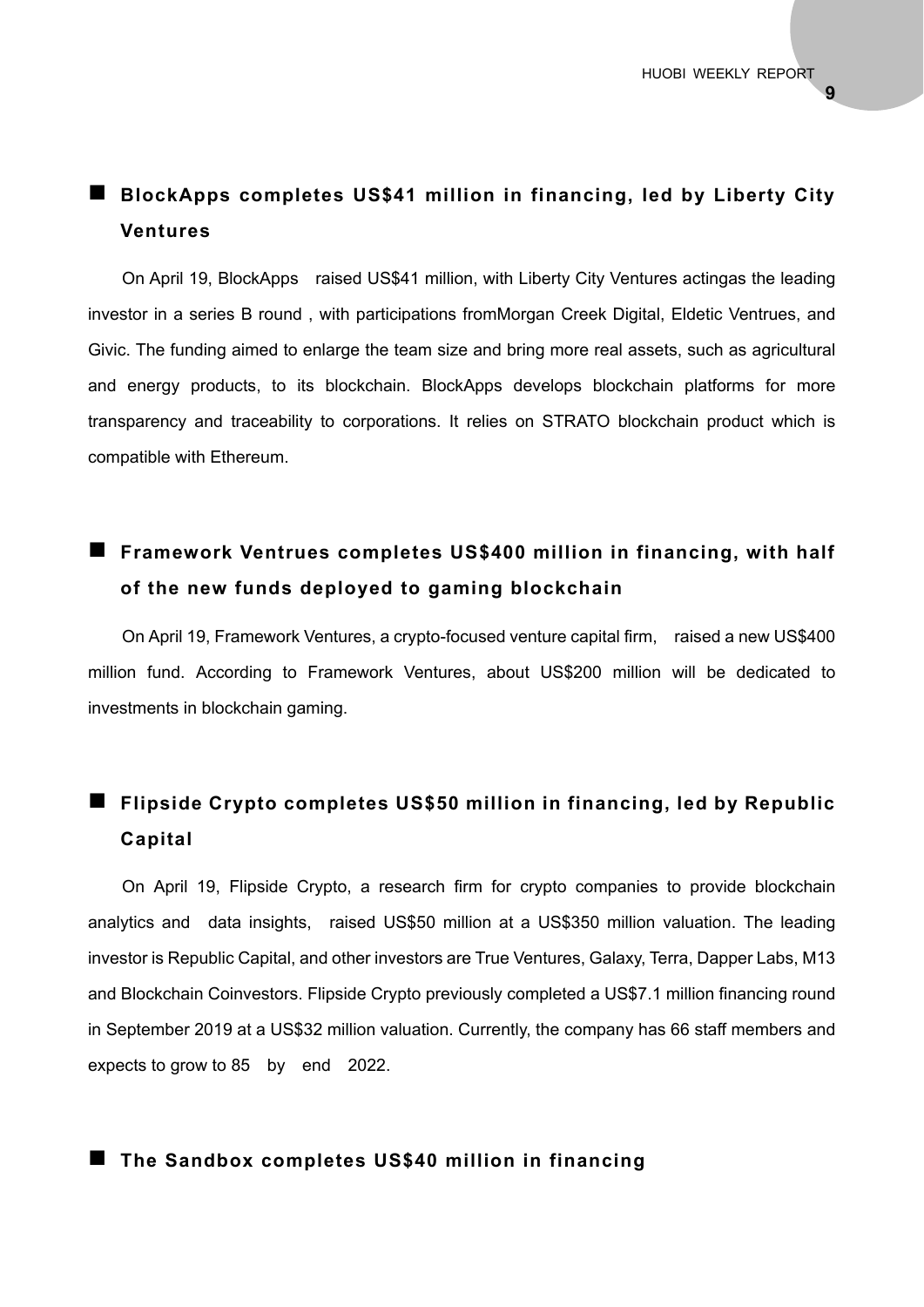On April 19, the Sandbox, a blockchain-gaming company, raised US\$40 million at a US\$4 billion valuation from both new and old investors. This fund-raising comes less than 6 months after the last financing round where the Sandbox raised US\$93 million in a Series B round led by SoftBank Vision Fund 2 on November 2, 2021. According to Crunchbase, it included old investors such as True Global Ventures, Square Enix, Galaxy Interactive, and Angelhub.

## ■ Solana DeFi Protocol Delta One completes US\$9.1 million in financing, **led by Alameda Research and DeFi developer collective Ship Capital**

On April 19, Solana-based decentralized finance (DeFi) protocol Delta One raised a US\$9.1 million seed round led by Alameda Research and DeFi developer collective Ship Capital. Other participants included Solana Ventures, Solana co-founder Raj Gokal, investment firms Electric Capital and AlleyCorp and Race Capital co-founders Chris McCann and Alfred Chuang. The funding aimed to support the protocol's core development and ecosystem expansion. SaidPaul Sengh, one of the founders of Delta One, "Delta One is considering creating a stablecoin to help purchasers earn sustainable yield across the vaults without having to enter the site. It would be integrated with Solana Pay."

## **Gold House launches US\$30 million venture capital fund to Asian and Pacific Islander founders**

On April 19, Gold House, a nonprofit organization, proposed to initiate a US\$30 million venture capital fund which would be directly investing in Asian and Pacific Islander (API) business founders. This fund is possible because of anabundance of investors, such as API founders and executives at brands like Binance Labs, YouTube, Twitch, DoorDash, Credit Karma, Zuora, Zola, FiscalNote, Honey, Guitar Hero, MyFitnessPal, XO Groupe, Opendoor, GOAT, NYX and Crunchyroll.

## **Indian crypto exchange CoinDCX completes over US\$135 million in financing**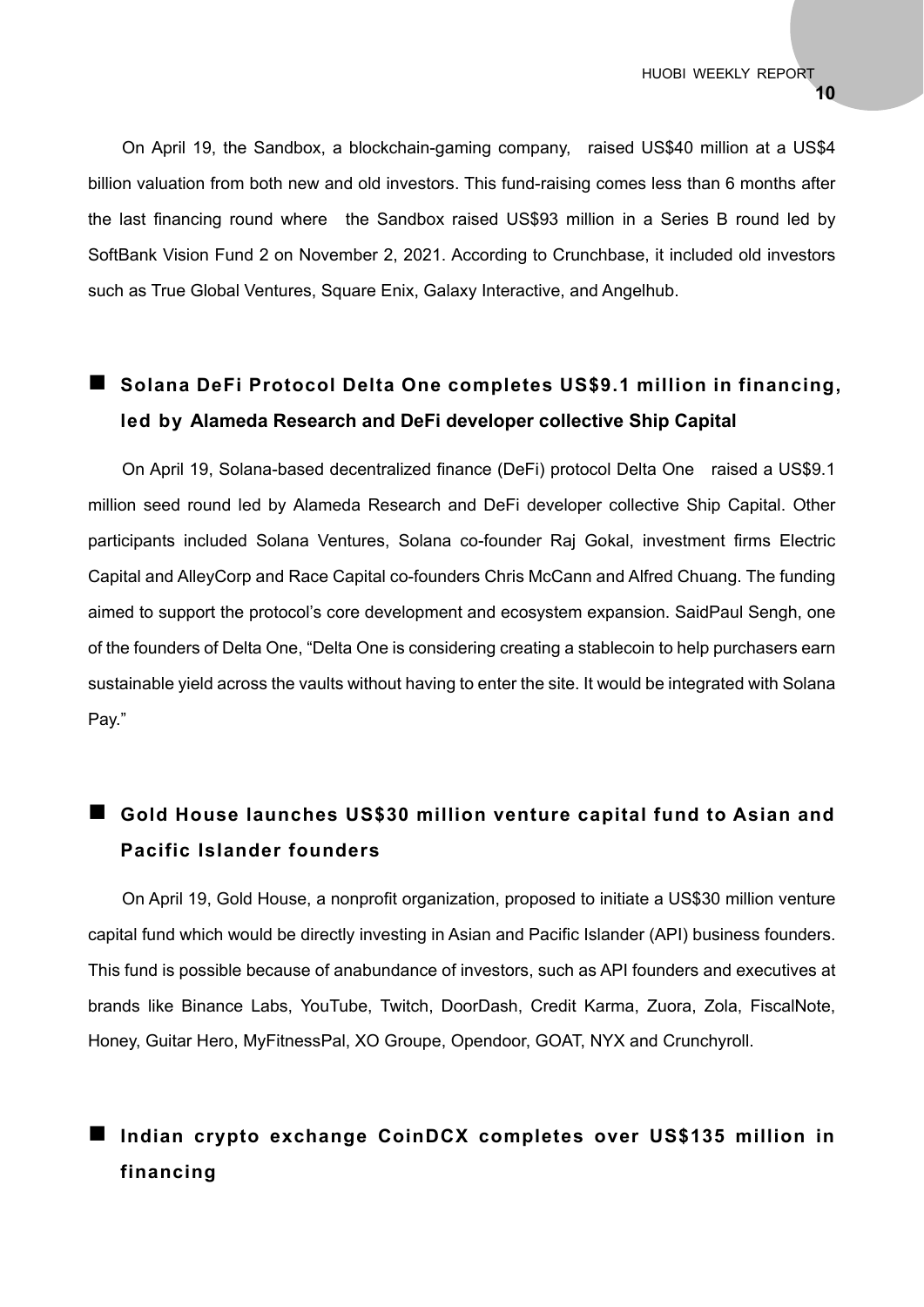On April 19, according to co-founder and CEO Sumit Gupta on Twitter, Indian crypto exchange CoinDCX raised over US\$135 million in Series D funding. The funding would lead to an increase of CoinDCX's valuation to US\$2.15 billion from US\$1.1 billion following a Series C funding in August 2021. For this round, the leading investors are Pantera Capital and Steadview Capital Management, with participation of Kingsway, Draper Dragon, Republic, Kindred, and etc.

## **WonderFi Technology acquires Canadian crypto exchange Coinberry for CAD\$38.5 million (pprox. US\$30 million)**

On April 18, WonderFi Technology, a Vancouver-based decentralized finance platform, acquired Toronto crypto trading platform Coinberry in a CAD\$38.5 million. Since WonderFi acquired Bitbuy in January, WonderFi would have 2 Canadian licensed crypto platforms out of 6 licensed crypto platforms in Canada in total. This deal also brings WonderFi to a market leaderposition in Canada.

## ■ Aura Network gets US\$2.5 million seed financing from Coin98, GBV, **Kucoin, and others**

Aura Network, a layer-1 blockchain based on Cosmos ecosystem, received a US\$2.5 million seed funding round on April 18. Backers included some prominent blockchain partners, such as Coin98 Ventures, GBV Capital, Impossible Finance, Kucoin Labs, Kyber Ventures, GUILDFI, Avalanche, MEXC Pioneer, TPX Ventures, Redline Dao, OIG, Vanda Capital, Deo Network, Ahamove, Ecomobi and Pencil Group. The company announced that they would use the new funds to create a universal framework with maximized interoperability for NFTs and strengthen the connection of community that supports Aura Network's vision in long term. It also claimed that "it will release Testnet at the end of Quarter 2 of 2022, and itsMainnet will be launched in Quarter 3 of 2022."

## **Wombat Exchange raises new funds in strategic round investment led by Shima Capital**

In March, Wombat Exchange, a hyper-efficient multichain stableswap backed by Binance,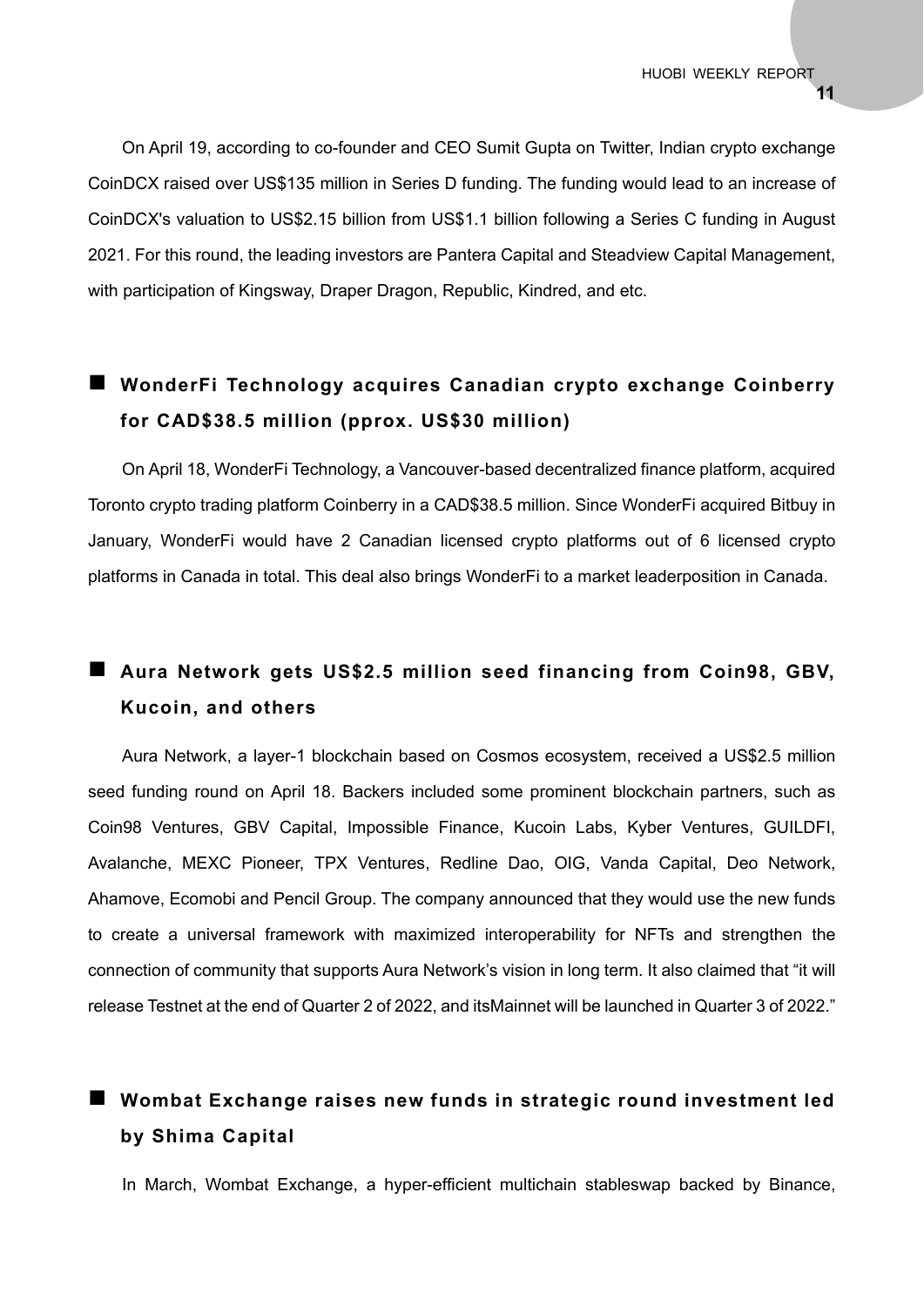successfully raised US\$5.25 million in a series A funding. Investors included Animoca Brands, Hailstone Ventures, BNB Chain, TPS Capital, GSR, Zokyo, Lunar Station, Eureka Trading, Silverstone, Unanimous Capital, and CryptoWesearch. In addition, on April 18, Wombat received capital support from Shima Capital as the leading investor with participation of Jump Crypto and Wormhole. The investors have a very positive perspective on the company. Saurabh Sharma, Partner and Head of Venture at Jump Crypto, said, "Wombat is a next-generation stable swap exchange that introduces elegant design principles such as invariant curve and asset-liability management for computational efficiency and improving liquidity. Furthermore, leveraging Wormhole's generic message-passing protocol, Wombat offers seamless native swaps across multiple chains."

#### **III. Supervision**

## **Russian tax authority proposes using crypto as payment tool for foreign trade contracts**

On April 20, according to Russia's tax authority proposal, legal entities are allowed to pay for goods, works, services under foreign trade contracts and receive revenue from foreign persons in digital currency, Meanwhile,the Ministry of Finance had previously stated that the use of digital currencies as a means of payment on the territory of the Russian Federation will continue to be prohibited." This event provided an opportunity to dismiss this prohibition with a clause that states the ban is valid "unless otherwise provided by this law."

#### **IV. Security**

## **A rug Pull happened in MaxAPY Finance;official team suspected of running away**

On April 20, according to PeckShield's Twitter, PeckShield tweeted that a Rug Pull occurred on the automatic pledge protocol MaxAPY Finance on BNB Chain, and the token Metal dropped by 67% in a short time. It has now deleted its official Twitter account and Telegram group, MaxAPY The

**12**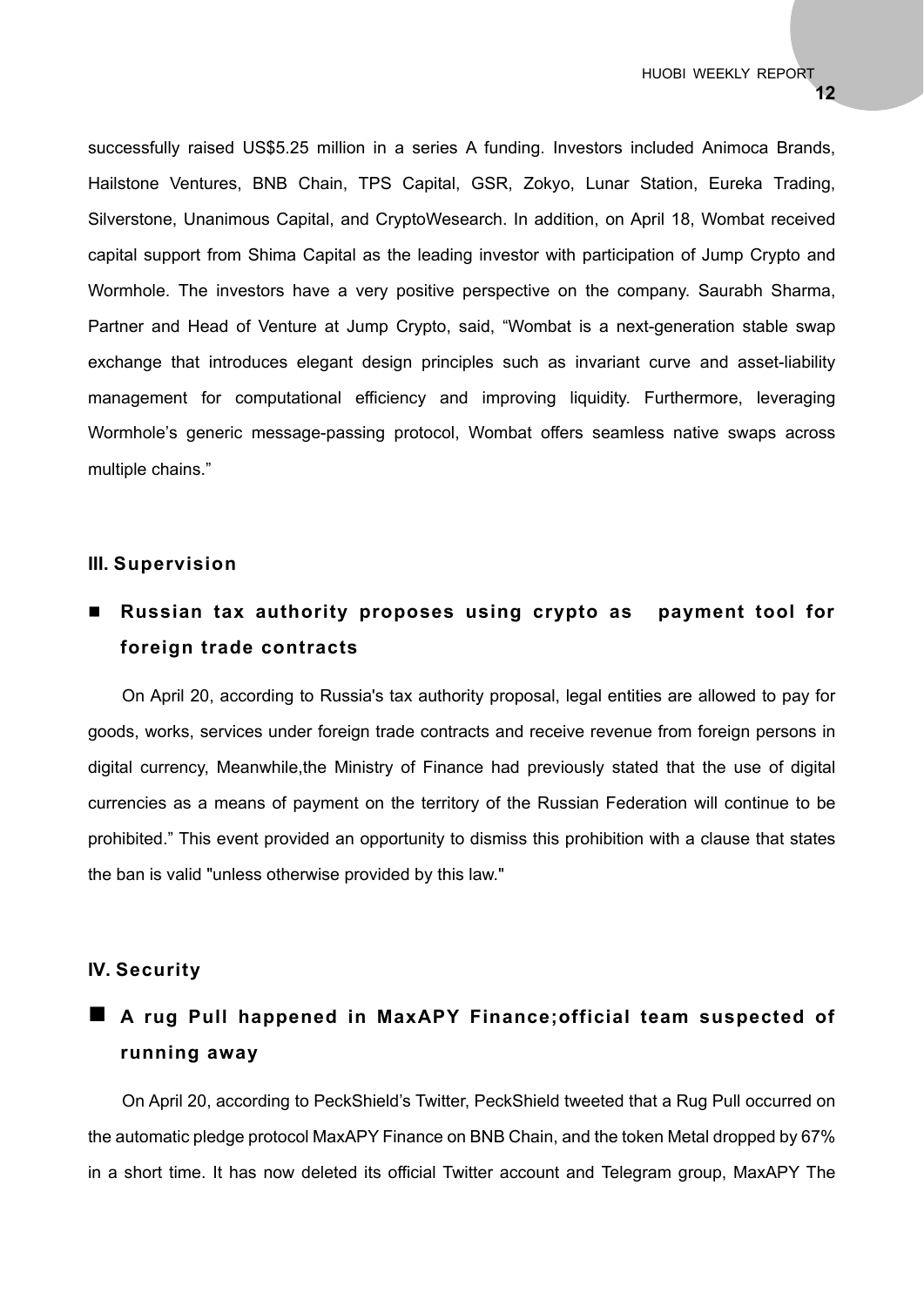contract owner has transferred 1042 BNB.

## **Hackers steals US\$182 million of cryptocurrency from Beanstalk Farms**

On April 17, Beanstalk Farms, an Ethereum-based stablecoin protocol, was appealing to the hacker to returnaround US\$182 million of cryptocurrency that it stole from them. PeckShield, a blockchain analytics company, initially reported this incident through Twitter and revealed the US\$182 million loss. Further information demonstrated that the attackers stole over 24,000 in Ethereum and 36 million in BEAN, the company's stablecoin. This caused BEAN to drop by more than 80% withinminutes. According PeckShield's Twitter, the hacker exploited through a "flash loan-assisted (immediate) pass of BIP18, which was submitted one day ago." Since last October, BEAN had been trading at about US\$1, but it is now trading at about US\$0.062.

## **3. Trending Project Analysis – Nirvana**

In the past few days, a project called Nirvana has attracted much attention and caused extensive discussion in the crypto community.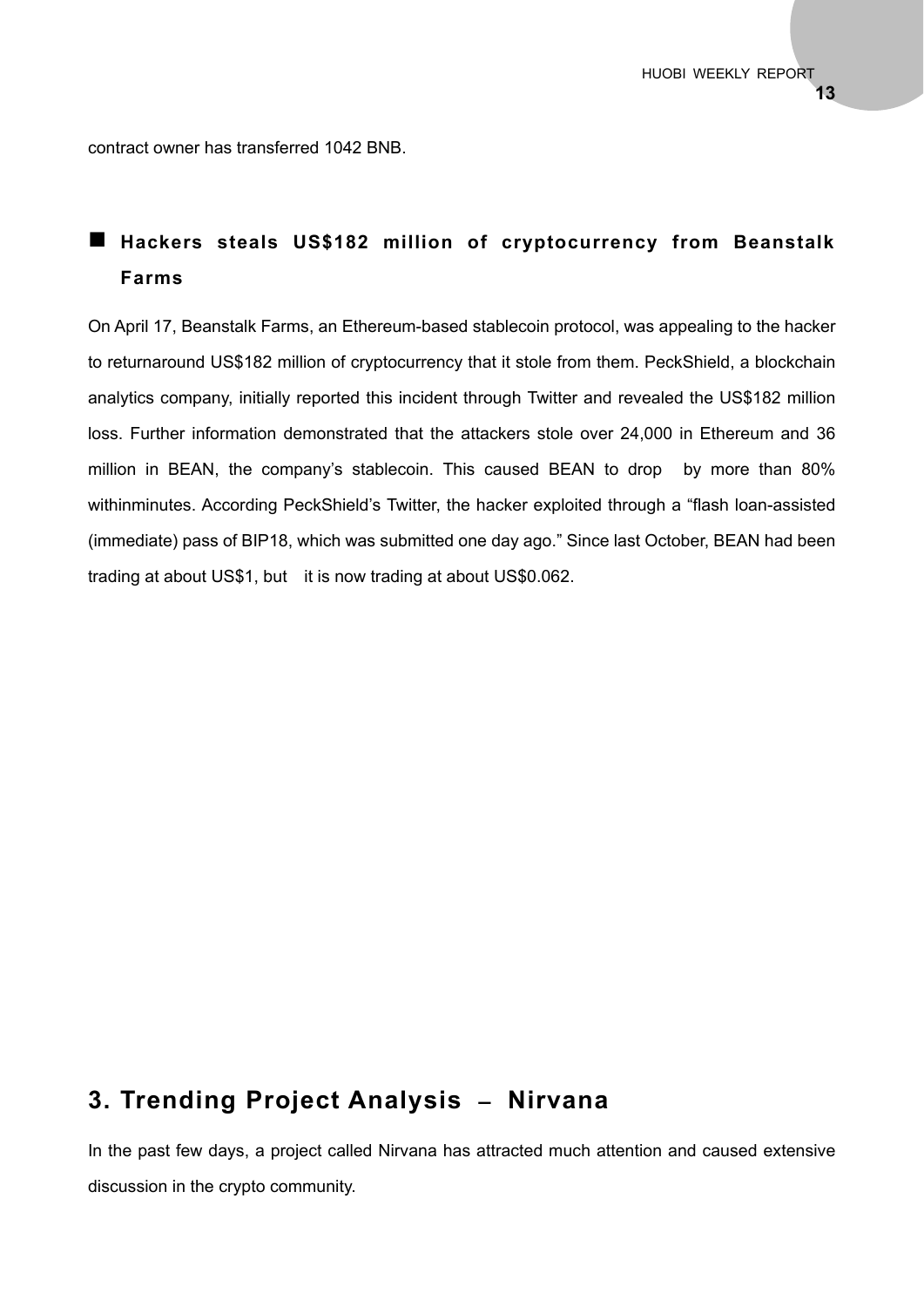According to website data, in the past week, ANA market price has soared from US\$3.6 to US\$20, with a maximum increase of 455%, and the current price remains at US\$15.7; ANA floor price has also increased from US\$1 to US\$5.62. At present, the ANA supply is 1.711 million, the Market Cap is US\$26.77 million, with APY reaching 222.13%.

#### **Figure 6. Nirvana Price Curve**

#### **Source: CoinMarketCap**

#### **I. FAQ in one minute**



#### **What is Nirvana?**

Nirvana is an algorithmic stablecoin protocol on the Solana chain. The Nirvana protocol has two different purpose tokens, NIRV and ANA. Among them, ANA is an algorithmic metastable token in this protocol, which is used as a store of wealth; the NIRV token generated by ANA mortgage is a super stable currency, which is used as a store of value.

#### **What is ANA?**

ANA Token is an investment vehicle designed by Nirvana Protocol for sustainable returns and high APY, with high volatility (risk).

#### **Why should I buy ANA?**

After obtaining ANA tokens, users can click on the "Stake & earn" function to pledge ANA to obtain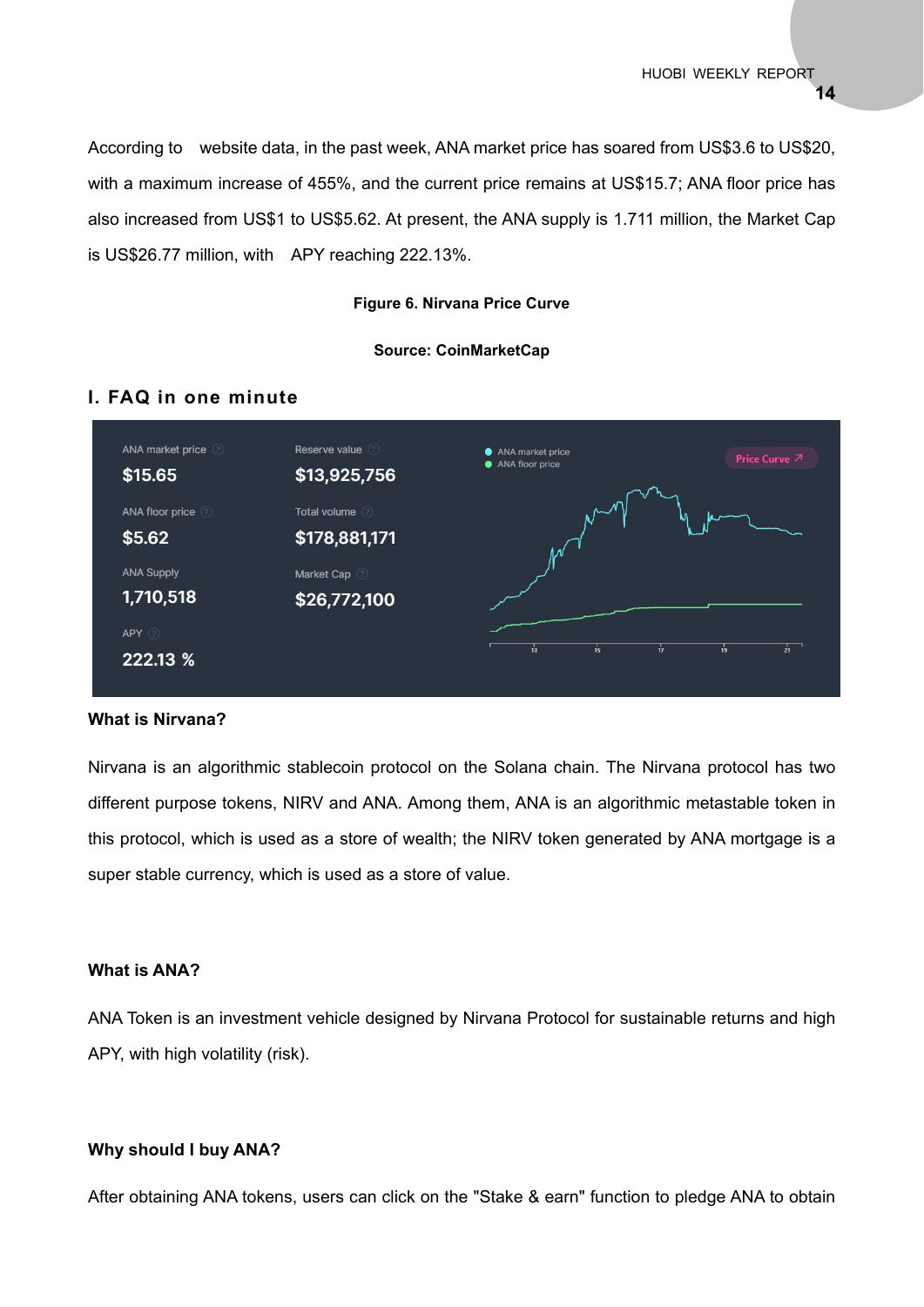income. The current annualized rate of return is close to 230%; the pledge rewards are in the form of special tokens: pre-ANA or prANA.

#### **What is prANA?**

prANA is a special financial instrument option with a dynamic strike price, i.e. the prANA token gives its owner the right to buy ANA at the current floor price. To put it simply, the current market price of ANA is \$15.7, and the floor price is \$5.62. Holders of prANA can pay 1 prANA plus \$5.62 to get 1 ANA (*Note: The protocol will then destroy the prANA token*), netting 15.7 – 5.62 = \$10.08, which is exactly where the mining revenue comes from.

#### **What is NIRV?**

The NIRV token is the Nirvana protocol stable currency, also known as the super stable currency, whose value is backed by the ANA reserve price. As long as the agreement can guarantee that ANA can eventually be recovered at the reserve price, NIRV lending will never trigger liquidation, and the price of NIRV will not fluctuate. Therefore, it is officially said that the Nirvana protocol is a zeroliquidation risk loan.

#### **II. Nirvana's innovative model**

Nirvana is a fully decentralized, trustless, autonomous protocol. The core of innovation is the Virtual AMM mechanism in which the protocol itself has liquidity. The virtual AMM uses the rising reserve price of ANA as the centralized liquidity of the protocol, and automatically ensures that every ANA token in circulation can be repurchased at the reserve price.

#### **How do I know if the protocol has liquidity?**

Nirvana's Protocol-Owned Market, POM (Protocol-Owned Market), is where unused ANA tokens are not locked in traditional AMM pools, but virtual ANA is held. If someone buys ANA, POM will promptly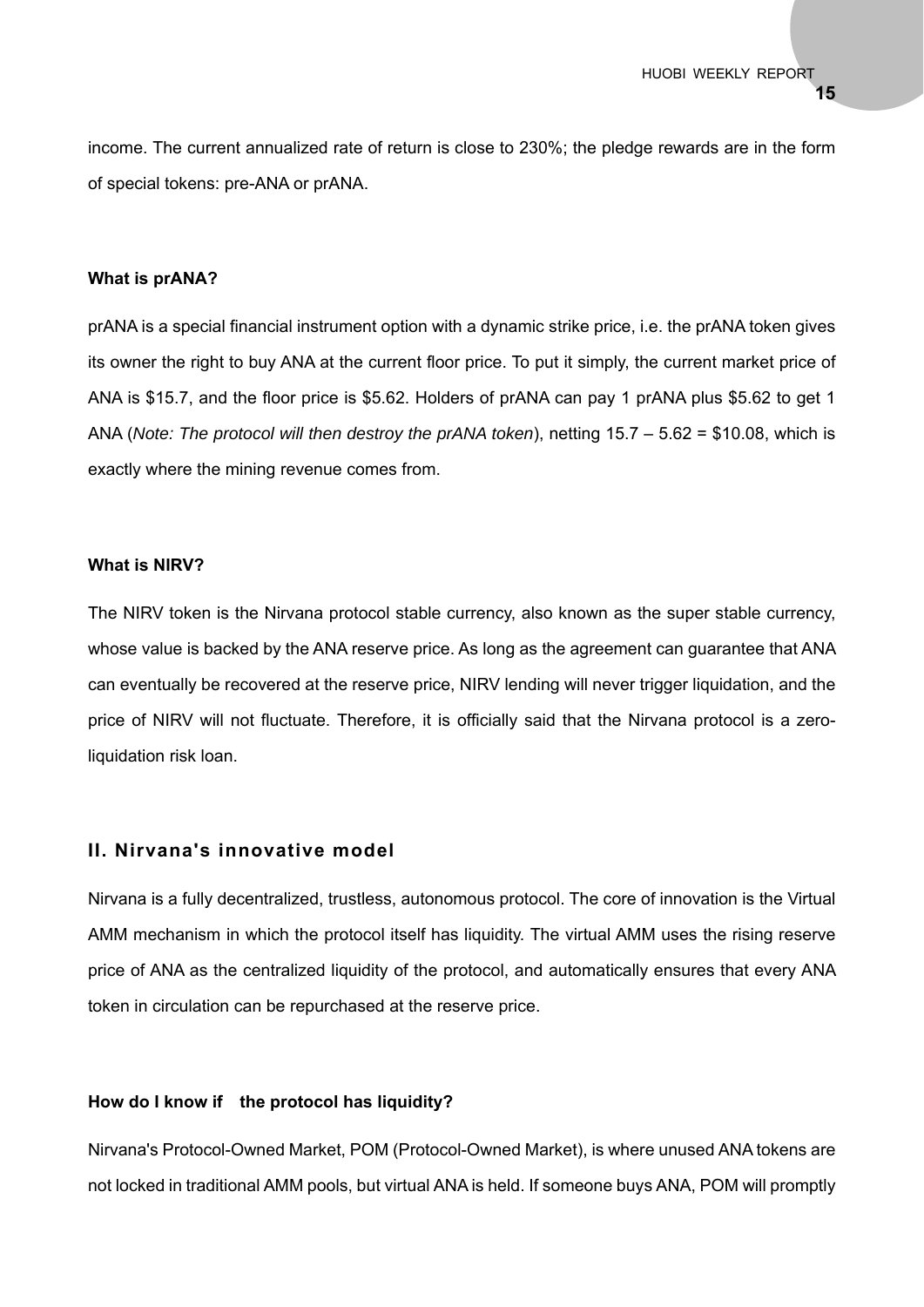mint ANA tokens. If someone sells ANA, the POM is burned and ANA is removed from the supply. This POM model has the greatest capital efficiency. Unlike traditional "constant product market maker" AMMs, where funds must be locked for both tokens at all possible prices, Nirvana's POM does not require ANA, nor does it require liquidity above ANA's current market price. POM concentrates liquidity only at a price lower than ANA's current spot price, providing an exit for those who sell back to ANA.

#### **Changes in ANA floor price**

The funds entering the Nirvana reserve are divided into two parts, one part is used to support the reserve price of ANA, and the other is used to maintain the liquidity of ANA. The allocation ratio of the reserve fund between the two is determined.

Regarding the ANA floor price , one point needs to be emphasized: an agreement stipulates that the floor price will continue to rise with time and will never fall. The floor price rise needs to meet the following conditions: Before raising the floor price, the minimum liquidity around the current market price must be guaranteed - the liquidity must reach 30% of the total reserve assets; when the liquidity threshold that supports the price is reached, some of the reserves will be redistributed to increase the floor price, thereby reducing the liquidity supporting the price to 25% of the total reserve value andso on, continuously increasing the floor price. To sum up, the total reserve must not only meet the floor price recovery conditions, but also meet the minimum liquidity of the current market price.The remaining reserves will be taken out to increase the floor price.

#### **Nirvana vs. traditional models**

In the traditional model, the protocol keeps its tokens liquid by incentivizing market makers. This liquidity is deeply tied to the pool's funds, and once the capital is moved elsewhere, the liquidity of the token may dry up, causing token holders to sell tokens only under high slippage. This situation is a major obstacle to the long-term sustainability of new projects.

Nirvana designed the mechanism in which "protocols have liquidity". Every ANA token in existence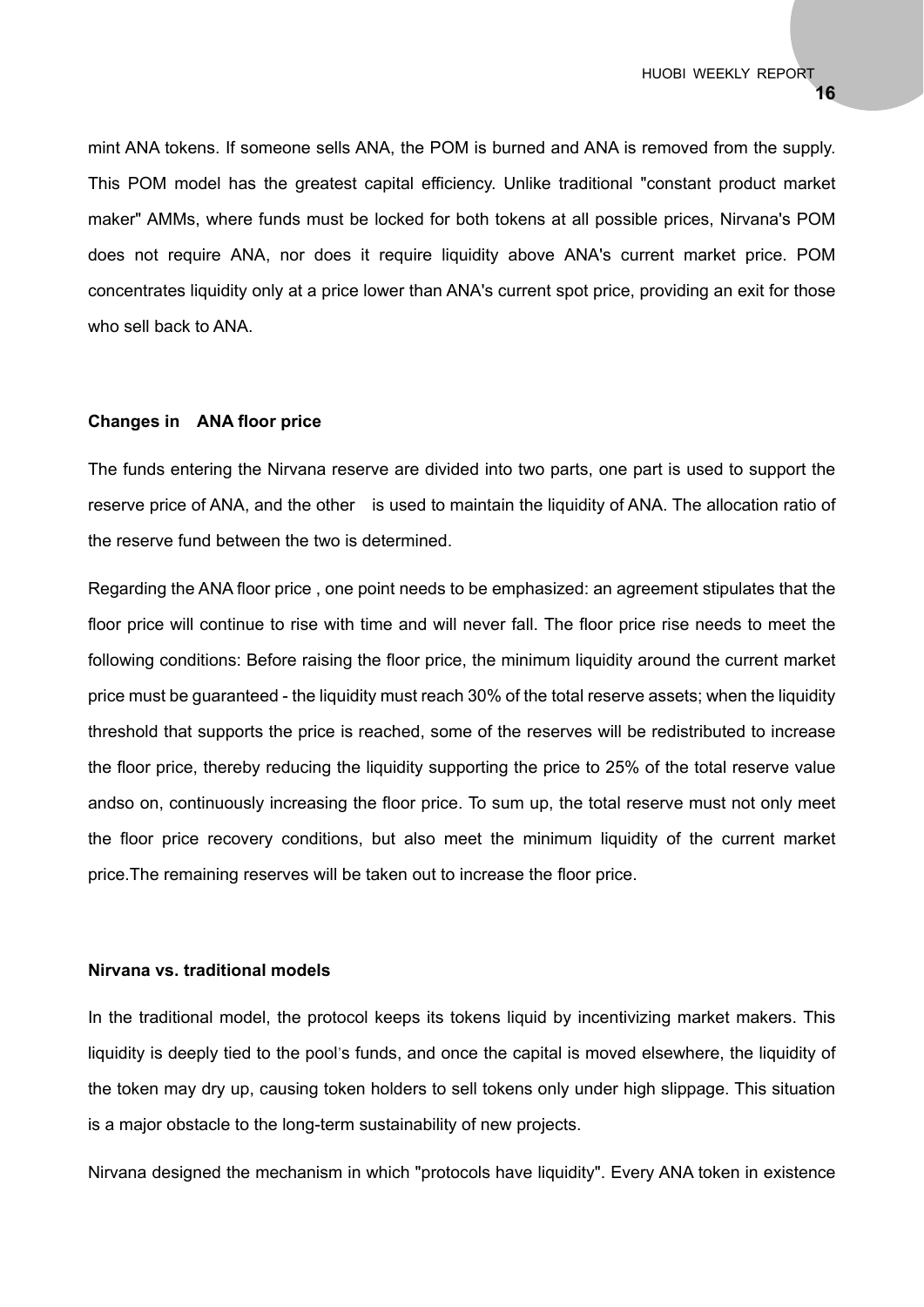is backed by an intrinsic value, which is called the ANA floor price. The realization of this intrinsic value is to deposit the liquidity value of its floor price into the protocol as a reserve before generating new ANA tokens. Similarly, only when the reserve value is enough to support the new ANA floor price, its floor price will rise.

The advantage of this is that the value of ANA has a bottom support, which can ensure that there is enough liquidity to sell tokens at a low price, avoiding the problem of excessive slippage in token exchange after the loss of funds in traditional LPs.

#### **III. Market performance**

Nirvana has continued to be popular since its launch, though its popularity has declined recently. According to Dune Analytics data, Nirvana's hourly trading volume has leveled off after several spikes. At the same time, according to CMC data, the price of ANA has also declined after a rapid surge, but it is still at a high level.

With the growing demand for ANA, the floor price of ANA continues to rise, and more transactions are required to drive up the price of ANA.

For early ANA participants, the sooner they participate in the staking, the greater the dividend. With the FOMO of ANA by the community, the market price of ANA has reached a position of more than 4 times the reserve price.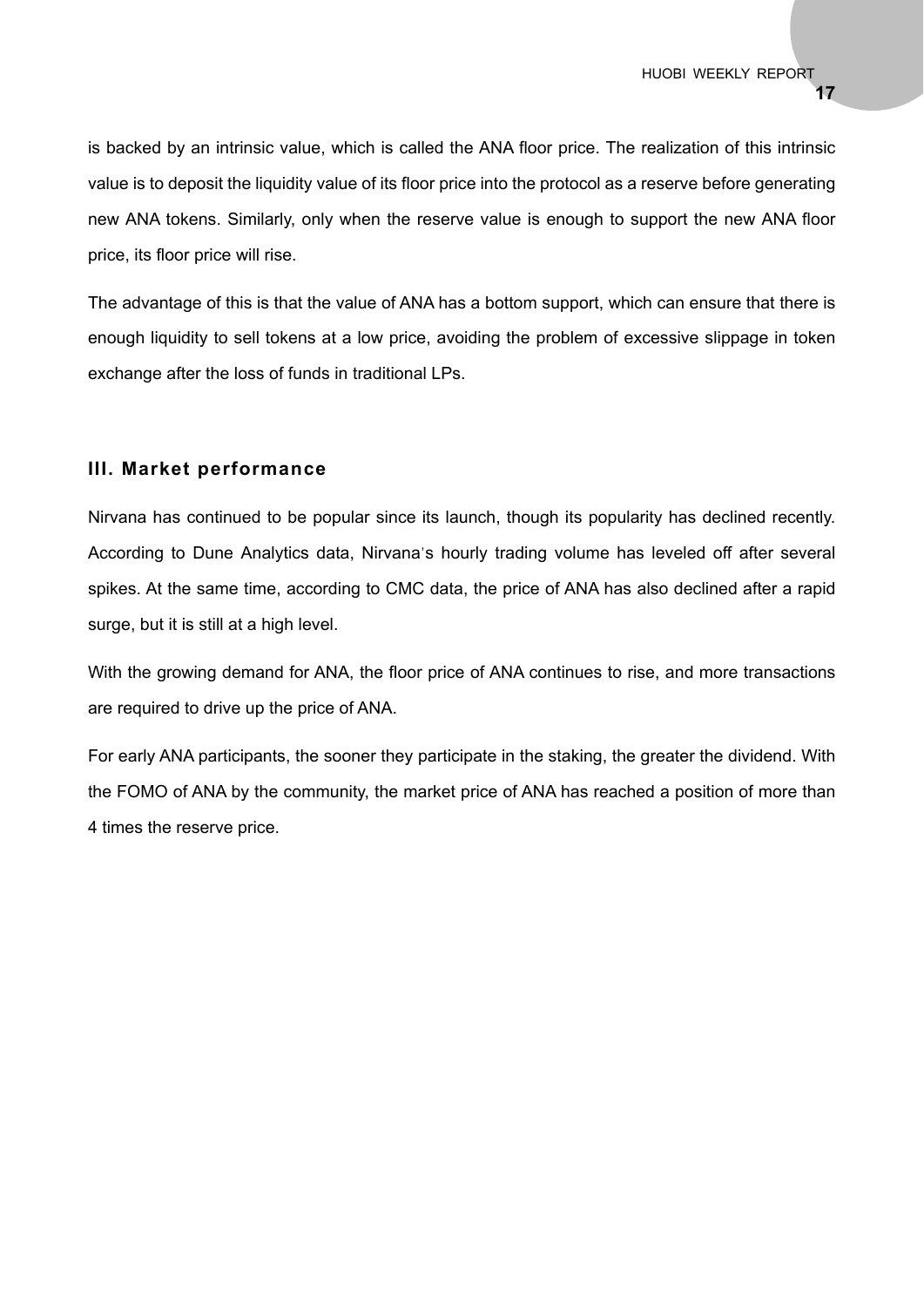

**Figure 7.** Nirvana each-hour Transactions





**Figure 8.** Nirvana ANA to USD Chart

## **Source:** CoinMarketCap

In general, the Nirvana protocol is a good innovation in the current DeFi market. The high yield provides a good place for the funds on the chain. At the same time, the liquidity of the AMA is guaranteed through the design of the virtual AMM mechanism, and the stability of the NIRV token is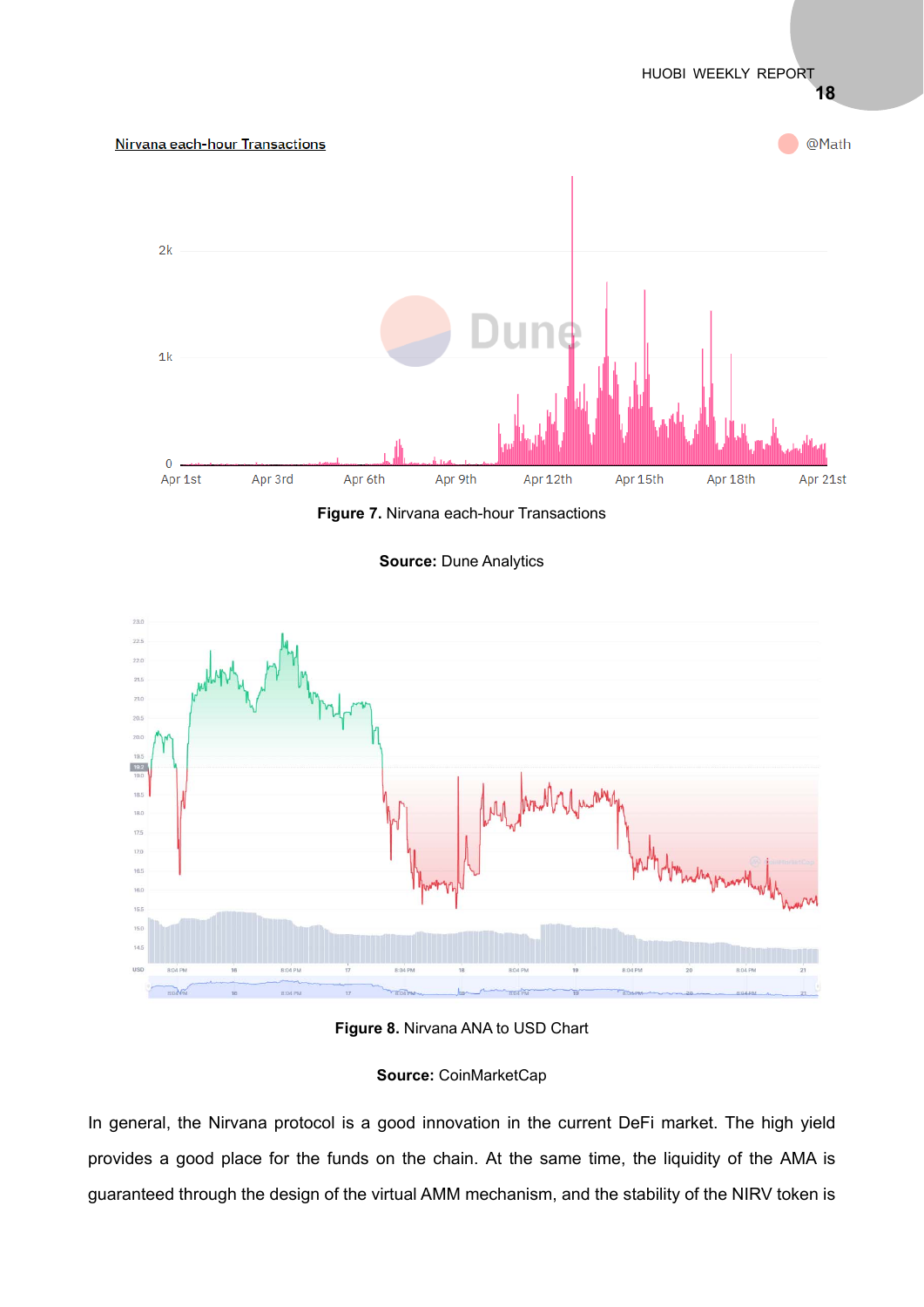supported by a basket of stable coins. More importantly, as a completely decentralized project, the team promises that ANA tokens are completely autonomously generated by the market, and the team does not receive any distribution.

## **4. Calendar of future popular asset events**

## **I. NTF mint Calendar**

| Project                  | Marketplace Blockchain |          | Date          | Introduction                                                                                                                                                                                                                                                                 | Website                               |
|--------------------------|------------------------|----------|---------------|------------------------------------------------------------------------------------------------------------------------------------------------------------------------------------------------------------------------------------------------------------------------------|---------------------------------------|
| Neon Plexus:<br>Override | OpenSea                | Ethereum | $4.22 - 4.29$ | OVERRIDE is a cyberpunk generative collection<br>of 9000 real-time 3D rendered Fabricant NFTs. A<br>Rebellion is brewing. It is seeking 9000 Iconoclasts<br>and Code Breakers.                                                                                               | https://neonplexus.<br>IO/            |
| Unapologetic<br>Apes     | OpenSea                | Ethereum | $4.18 - 4.24$ | U-APES are a collection of 5,000 Unapologetic<br>Apes NFTs-each with their own unique<br>characteristics living on the Ethereum blockchain.                                                                                                                                  | https://www.unapo<br>logeticapes.com/ |
| Xunder World<br>Mint     | OpenSea                | Ethereum | $4.20 - 4.27$ | It started the PUBLIC MINT at 11:00 UTC on<br>April 19th,.<br>During the PUBLIC MINT, it airdropped 2 XUW<br>NFTs for the holders, equating to "buy 1 get 2<br>free".<br>Similarly, holders minted during the WHITELIST<br>and PRE-MINT also got 2 NFTs for FREE.            | https://opensea.io/<br>collection/xun |
| Cannabis cats<br>club    | Magic Eden             | Solana   | $4.20 - 4.27$ | A collection of 4200 stoned cats on the Solana<br>blockchain, one gets real world utilities and on<br>chain benefits when they join the club.                                                                                                                                | http://cannabiscats<br>club.com/      |
| The Highyena<br>Den.     | OpenSea                | Ethereum | $4.20 - 4.27$ | Highyenas (or HYs) are a stoned cold set of<br>10,000 unique NFTs housed on the Ethereum<br>blockchain. Highyenas are not only chill, blazed<br>and hilarious, but they are also adigital ticket into<br>The Highyena Den, anexclusive zone filled with<br>unlockable perks. | https://www.thehig<br>hyenaden.com/   |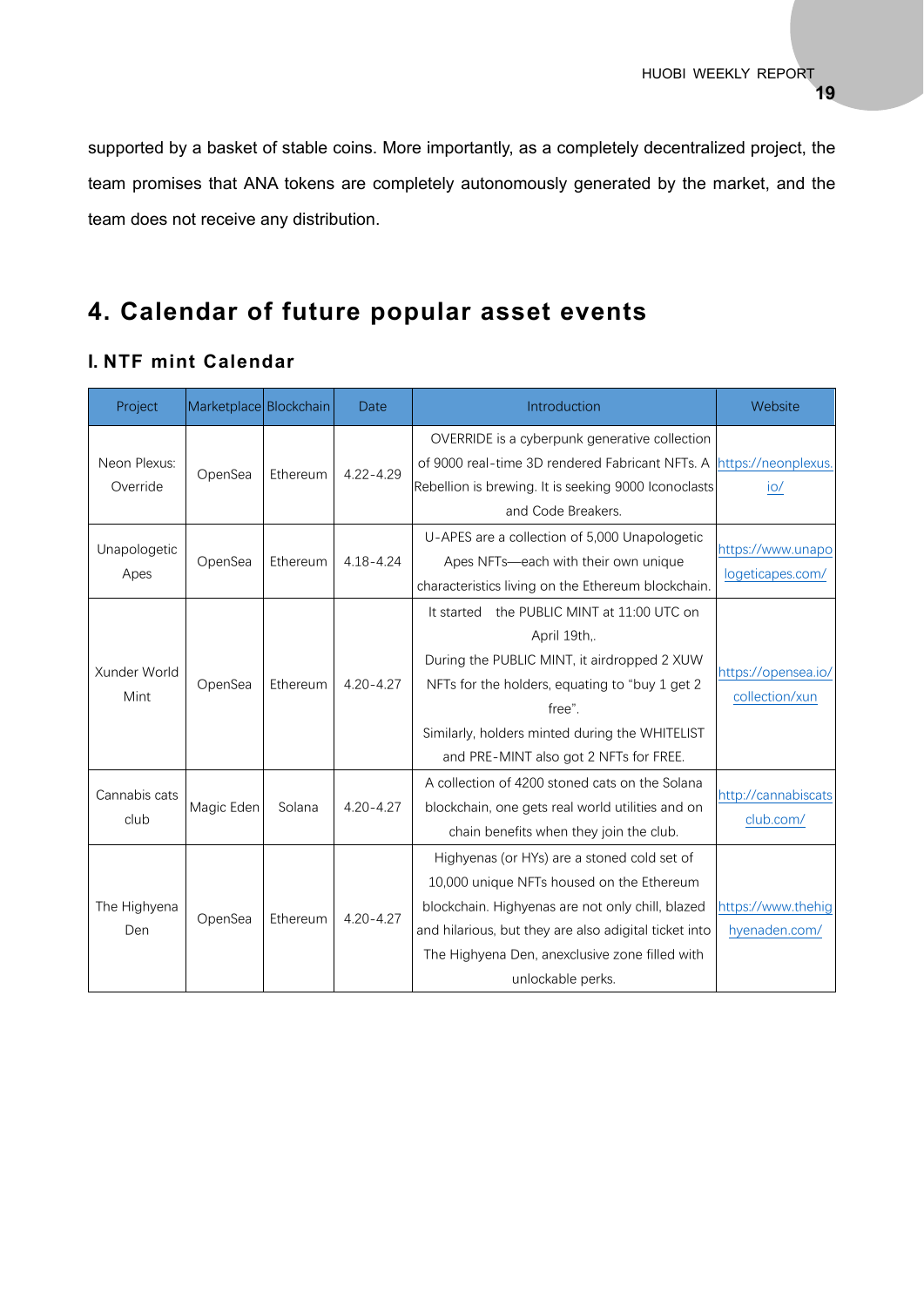#### Project Number of Winner Total airdrop amount Ends in Website Holy Grail Holy Grail 10 400 USDT 26 April 2022 https://airdrops.io/holy-<br>Markets grail-markets/ grail-markets/ Lost Worlds 10 1,000 LOST 29 April 2022 worlds/ Minocrypt 1,070 \$150,000 30 April, 2022 /view/54941-9kvgi0l5 TDX 100 20,000 USDT 06 May 2022 https://airdrops.io/tdx/ Scratch Engine 250 7,500 USDC 03 May 2022 https://airdrops.io/scratch -engine/

## **II. Token Airdrops**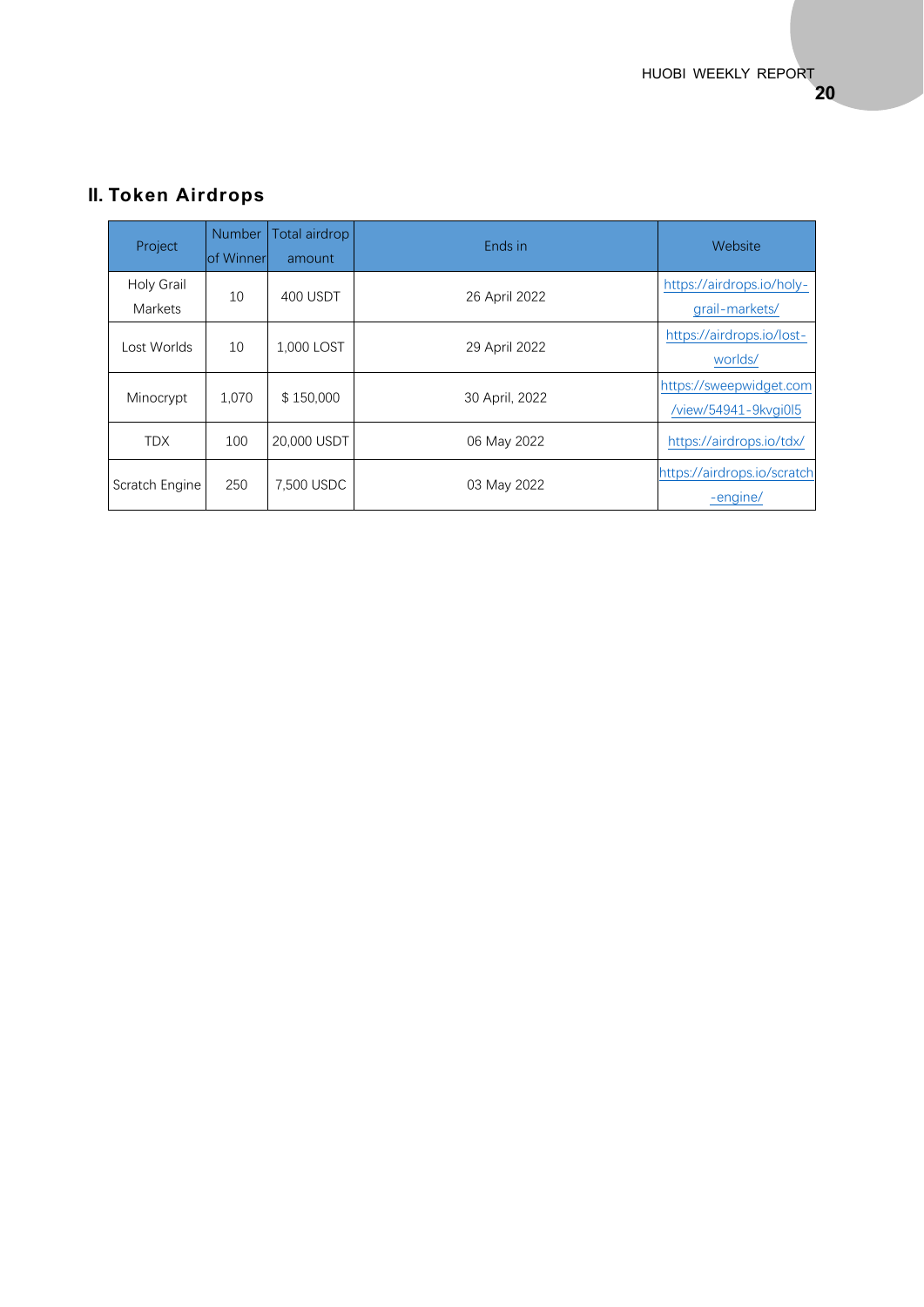# **About Huobi Research Institute**

Huobi Blockchain Application Research Institute (referred to as "Huobi Research Institute") was established in April 2016. Since March 2018, it has been committed to comprehensively expanding the research and exploration of various fields of blockchain. As the research object, the research goal is to accelerate the research and development of blockchain technology, promote the application of blockchain industry, and promote the ecological optimization of the blockchain industry. The main research content includes industry trends, technology paths, application innovations in the blockchain field, Model exploration, etc. Based on the principles of public welfare, rigor and innovation, Huobi Research Institute will carry out extensive and in-depth cooperation with governments, enterprises, universities and other institutions through various forms to build a research platform covering the complete industrial chain of the blockchain. Industry professionals provide a solid theoretical basis and trend judgments to promote the healthy and sustainable development of the entire blockchain industry.

#### **Official website:**

https://research.huobi.com/

**Consulting email:**  research@huobi.com **Twitter:** @Huobi\_Research https://twitter.com/Huobi\_Research **Medium:** Huobi Research https://medium.com/huobi-research